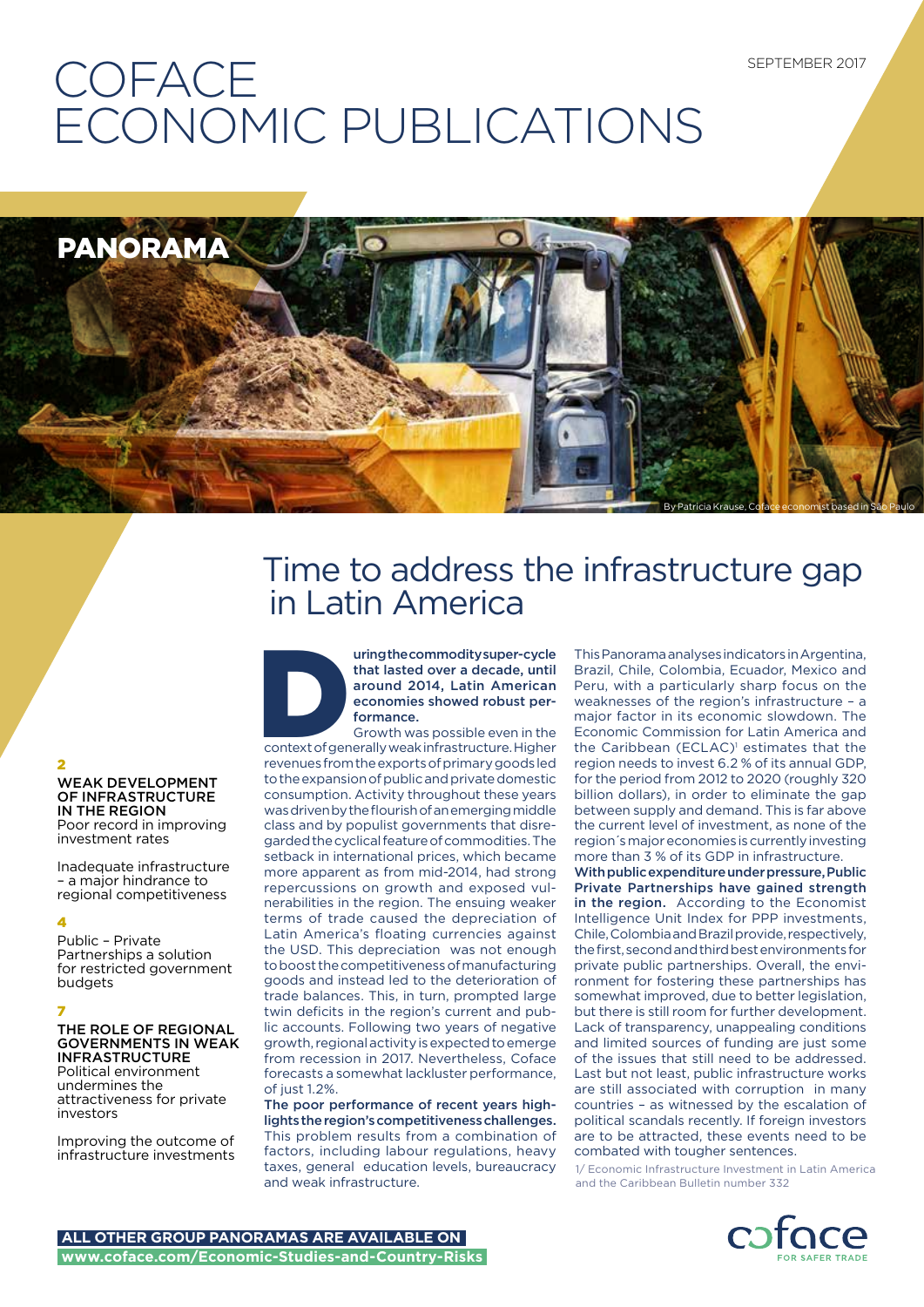

PATRICIA KRAUSE Coface economist based in São Paulo

## **WEAK DEVELOPMENT<br>OF INFRASTRUCTURE IN THE REGION**

### **Poor record in improving investment rates**

Improvements in infrastructure could boost activity in Latin America. An IMF paper<sup>2</sup> on the growth return on infrastructure used examples from Argentina, Brazil, Chile, Colombia, Costa Rica and Mexico to assess the relationship between infrastructure and growth. It found that developing the quality and/ or quantity of infrastructures has a positive impact on growth. This applies even more to sectors with a higher dependence on infrastructure. Data from the study also indicated that corporate investment spikes when there are improvements in infrastructure. An example from the study showed that when the quality of infrastructure in Colombia advances to the median of the study sample, activity increases by approximately 0.1 percentage points and the rate of corporate investment by 0.43 percentage points.

Statistics show that over the last sixteen years, Latin American economies invested relatively less than other emerging economies. The chart below compares the ratio of total investment to GDP reported by the largest Latin American economies, against the average ratio observed by 21 emerging and developing Asian economies<sup>3</sup>. The result shows that during the period from 2000-2016 the latter group

Chart 1:

Investment as % of GDP

invested systematically more than the sample from Latin America. This comparison also underscores the poor performances of Brazil and Argentina in relation to their neighbours over the analysed period. Ecuador, on the other hand, recorded the best score among the countries in the region.

#### **Inadequate infrastructure – a major hindrance to regional competitiveness**

The World Economic Forum's annual global competitiveness report includes a ranking on the quality of infrastructure. Not surprisingly, Latin American economies are poorly positioned in the study during the period from 2016-17 - with Chile being the only exception (chart 1). Mexico remains above the average among the sample of 138 countries, but all the other countries in the region are below the average. It could also be questioned whether these countries did not take advantage of the period of strong economic growth to invest in infrastructure, or that investments that were made were not efficiently leveraged. The answer is probably a mixture of both of these elements. Peru and Ecuador were the only countries to move up in the classification over the last decade, although they are still poorly ranked.



#### Source: IMF

2/ The Growth Return on Infrastructure in Latin America – IMF Working Paper, February 2017

3/ A simple average, rather than a weighted average, was used here as the latter would have been highly influenced by the high representativeness of the Chinese economy.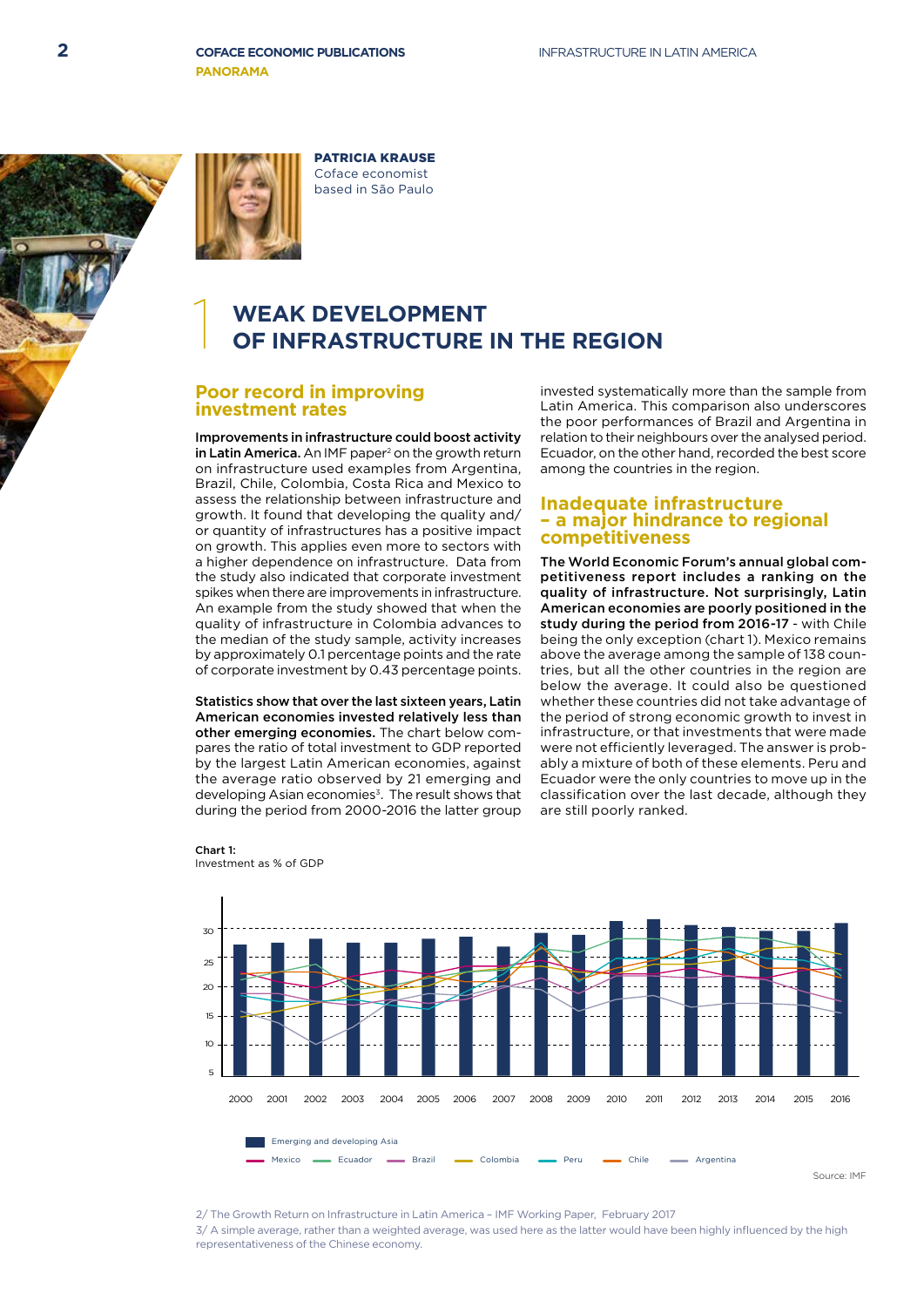The weak quality of transport and port infrastructures is hampering competitiveness. The Global Competitiveness index examines infrastructure from different aspects. The table below reveals that: 1) transport infrastructure is clearly poor in Argentina, Brazil, Colombia and Peru; 2) Road quality is the Achilles' heel of countries in the region and 3) the quality of port infrastructures is especially poor in Brazil – in fact it is sometimes cheaper to send a product abroad than to another state in the same country.

The scenario is not much better for the quality of energy supply. The chart below (chart 3) shows that Chile and Mexico are, once again, above the regional average. Peru is reasonably well positioned, while Argentina, on the other hand, lies at the bottom of the table.

The region's power generation is highly dependent on hydro and thermal sources although, as in other parts of the world, this reliance is expected to lose strength. While thermal energy usually implicates high costs and more pollution, the construction of hydro plants frequently faces anger from local populations due to environmental impacts (with dams being particularly controversial). Moreover in recent years many countries have faced prolonged droughts caused by the El Niño weather phenomenon. These events have exposed the risks of relying on hydro resources.

Chile is well engaged on the path to development of its clean energy sources. The country boasts Latin America´s largest solar plant, El Romero, located almost 600 km north of the capital Santiago. El Romero began operating at the end of 2016 and is expected to generate 196 MW of electricity. This will be enough to provide power for one million of the city's inhabitants. The Chilean government has set a target to produce 20 % of its electricity from non-hydro renewable resources by 2025. By this time, the cost of energy production is expected to be around a third lower than current levels. This trend should gain strength in the region over the coming years. Brazil, Mexico and, more recently, Argentina have adjusted their regulations in order to encourage more investment in alternative energies.

After years of subsided energy tariffs, which reduced the incentives for investing in the sector, Argentina now has bright perspectives for renewable energy. Clean power currently represents a meager 1.8% of the country's energy production, but the government has set the ambitious objective of having renewables make up 20 % of its energy mix by 2025. Under the leadership of Mauricio Macri, the country launched a renewable energy auction programme, entitled RenovAr, in May 2016. During the first two tenders held last year, 59 projects totaling a capacity of 2.4 gigawatts and valued at 4 billion USD were auctioned. Some of these projects should become operational in 2018. The initial outcome of the programme was considered a success, as it attracted offers to build six times more capacity than the government had originally targeted. Nevertheless, many of the companies that won projects are still looking

Chart 2:







Source: World Economic Forum \*Ecuador data on railroad is not applicable

**TIME** 

for financing. Another round is in pipeline for the second half of 2017. During this second round, the government aims to allocate 1.2 GW in capacity through renewable energies.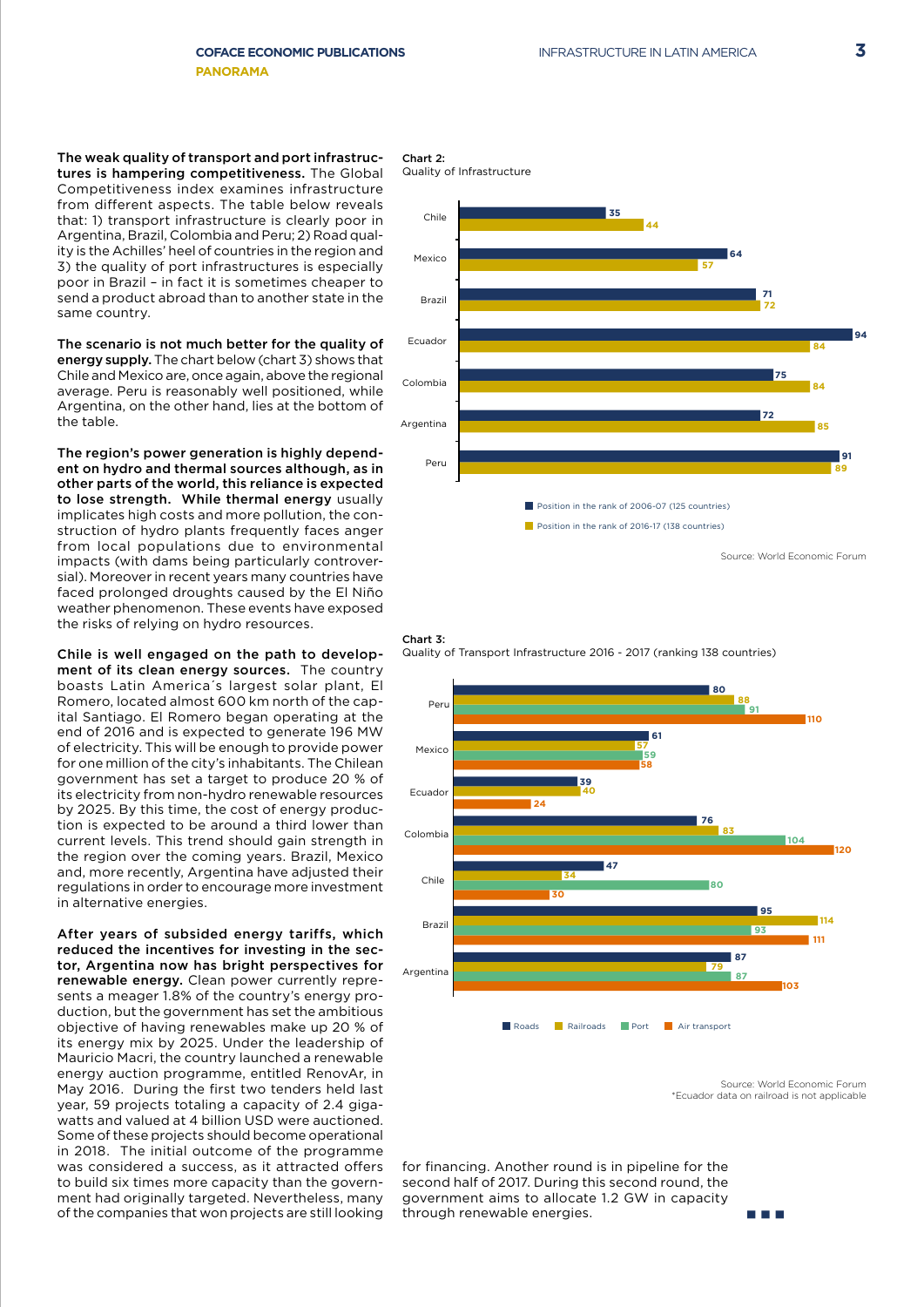

Chart 4 Quality of Electricity Supply 2016-17 (ranking 138 countries)



Source: World Economic Forum

**119**

### **Public – Private Partnerships a solution for restricted government budgets**

Although progress in infrastructure is a necessity, public investment has been reduced in recent years. If it does not gain strength, the region's infrastructural shortcomings will hamper its growth prospects in the longer term. Clearly, in the current scenario, these much-needed investments cannot solely rely on public resources. Lackluster GDP growth and lower commodity prices have hit tax revenues, reducing governments´ investment capacity. This means that attracting private investment is of the utmost importance.

An increasingly trend in the region has been the growth of Public-Private Partnerships (PPP). While infrastructure holds some features of public goods, such as no rivalry<sup>4</sup>, they can become feasible opportunities for private investors thanks to the possibility of excludability (for instance by charging a fee). These types of investments are more common in electricity, telecommunications and transportation networks, while water and sewage tend to rely more on municipal provisions.

According to the Economist Intelligence Unit indicator for PPP environments, Chile and Colombia are the best prepared countries in the region for public-private partnerships. The same study assesses the capacity of countries in Latin America and the Caribbean to carry out sustainable public private partnerships for infrastructure (chart 5). It comprises 5 categories: regulations, institutions, maturity, investment and business climate

and financing. The 2017 edition highlights that the sector is advancing steadily in the region, although there is still space for improvements in transparency across the PPP process, for better integration of social aspects into the agreements and for expanding the sources of financing for projects. Across the range of 19 Latin America economies, there is no country in the region that possesses a mature environment for PPP. Brazil stands just behind Colombia, with Chile in third position. Peru and Mexico are also classified in this group, respectively in 5th and 6th positions. Argentina and Ecuador are ranked in the group of emerging countries.

Chile has over 25 years' experience in PPP projects, a strong regulatory and institutional framework, and a solid climate for investment and business. Nevertheless, the country does face challenges such as the cost of projects, which are viewed as expensive. The Colombian environment benefits from a strong regulatory framework which followed in the wake of a new PPP law implemented in 2012. Despite this, the report mentions that further improvements are still required to make processes more efficient.

Brazil's financing instruments are more developed than those of the remaining countries in the region. BNDES, the state-owned development bank, is the main provider of long term funding at below market rates but it is not able to supply all the financing needed for infrastructure. In 2011, in order to expand financing sources, policymakers established tax benefits for fixed-income products with the aim of specifically funding infrastructure investments. For instance, buyers of infrastructure bonds (foreigners or residents) benefit from income tax exemption. This financing instrument is expected to gain importance over the coming years even though, on the negative side, it has relatively low liquidity and inferior premiums compared to standard government bonds. Foreign investors who are obliged to pay taxes on the income from these bonds in their home countries do not find the bonds attractive enough.

The first PPP law in Peru was enacted in 2008 and in 2015 a new framework was put into place to align local regulations with international best practices. Since then, the new president Pedro Pablo Kuczynski (who took office in July 2016) has introduced regulations to enhance transparency and prevent corruption. Among the points to be improved in these new regulations are the unclear definitions of jurisdiction and competencies among entities and the significant delays in the execution phase.

Mexico also benefits from a new law on PPP which was approved in 2012 and followed by an updated regulatory framework in the same year. The main challenge is that PPPs are not yet as widely known in all of the country's states as they are in its pro-market states.

4/ A good is considered non rival if for any level of production, the cost of providing it to a marginal (additional) individual is zero.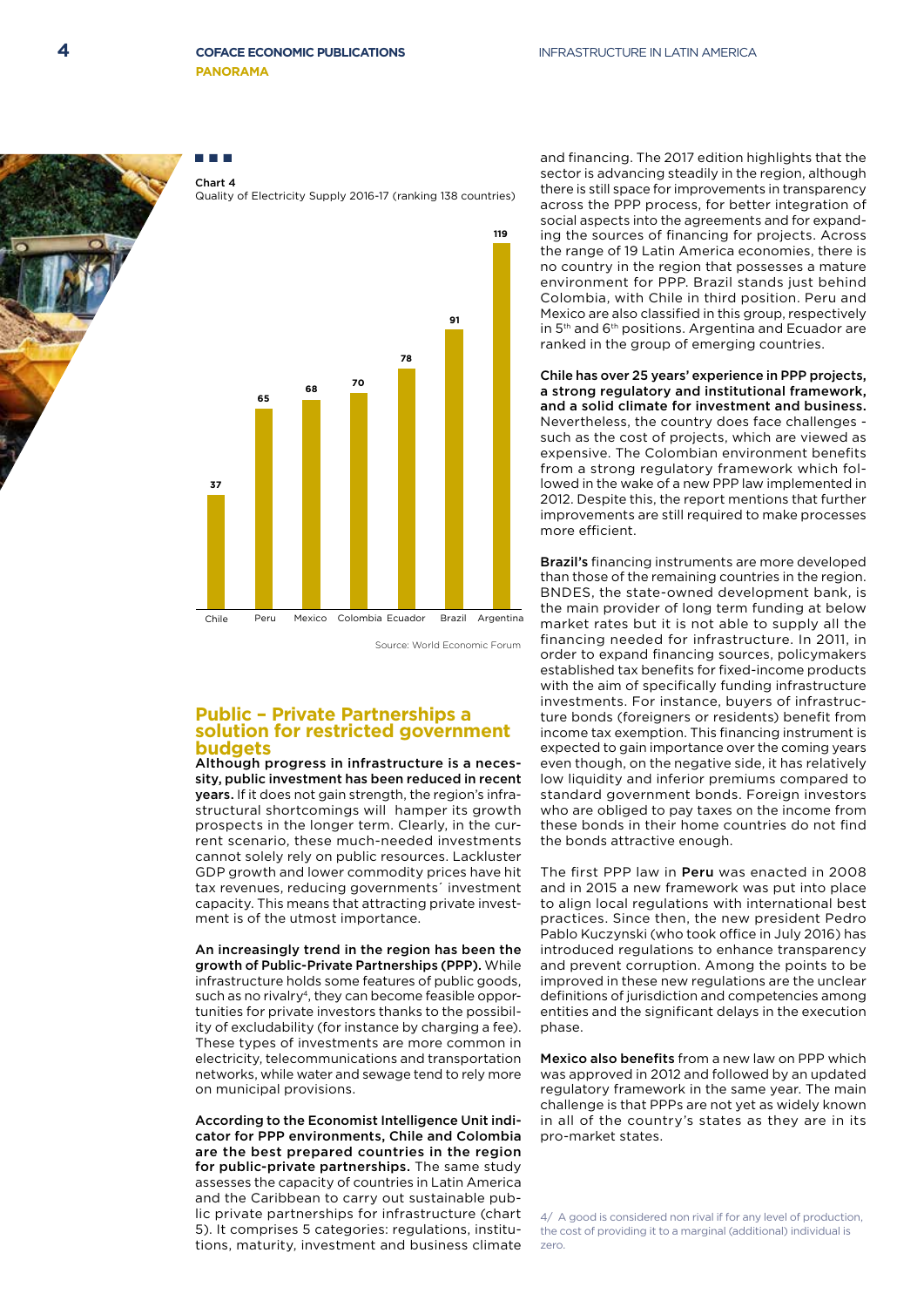Coface upgraded Argentina´s assessment to 'B' early this year. The country has clearly shown a progression, but it still needs to make up for lost time. The business climate has improved considerably since pro-business president Mauricio Macri took office in mid-December 2015. Artificial controls used by the previous populist government were dismantled (such as subsidies on public tariffs, import controls and over-evaluated exchange rates), while mistrusted economic indicators have been reviewed. Moreover, the government has also put an end to the holdout issue, which had been dragging out since mid-2014. This has been decisive for Argentina in order to regain access to the international capital markets. In November 2016 a new PPP law was approved and the government announced a serious of investments. The government wants to raise the current meagre rate of infrastructure investments (2 % of GDP), to 6 % of GDP within eight years. However, access to big project investments still remains a challenging issue. As mentioned in the previous section, many companies that won projects in the RenovAr renewable energy programme are still looking for financing.

The financing challenge in Argentina stems from its payment history. Admittedly Argentina´s credibility among investors has significantly improved since Mr. Macri took office. Despite this, they still have a cautionary bias, while they wait to see if the new pro-business policies are part of a permanent, positive change. As an example, there is no local public agency that holds an investment-grade credit rating. This poses a challenge for developers that are seeking funding for their projects through power purchase agreements (PPAs) issued by Argentina´s electricity market administrator, Cammesa. Fitch, for instance, recently described Cammesa as a "counterpart with a weak profile and dependent on cash from sovereign". To improve the attractiveness of investing in its energy sector, Argentina is offering PPAs over the regional general average (with up to 20 years compared to the typical 15 years in

**Lackluster GDP growth and lower commodity prices have hit tax revenues, reducing governments´ investment capacity. This means that attracting private investment is of the utmost importance.**

Chile and Mexico). Furthermore, policymakers are looking to offer three layers of guarantee, including the World Bank. Earlier this year, the World Bank approved a 480 million USD guarantee to support private investments in RenovAr. Finally, a regulatory change that is currently pending approval in Congress should allow freely negotiated PPAs between generators and large consumers. The government intends to phase out the role of Camessa as an energy purchaser, so that generators can sell their output directly to final consumers (such as a distributor or a large-scale industry).

As with Argentina, **Ecuador** also suffered from a highly interventionist government. In 2008 its Constitution gave the government the control of strategic sectors (such as water, transportation and energy). The generally high oil prices at the time allowed the country's public investments to climb from roughly 4 % of GDP in mid-2000, to 15 % of GDP - until the slump in oil prices in mid-2014. A new PPP framework is now gradually coming into force, although there is still much to be improved (such as a PPP unit with proven technical capacity in the domain).

#### **<sup>74</sup> <sup>74</sup> <sup>72</sup> <sup>69</sup> <sup>68</sup> 71**-------------------------------------70 **<sup>65</sup> <sup>64</sup> <sup>64</sup> <sup>64</sup> <sup>62</sup> <sup>62</sup> <sup>58</sup>**  $60$ **56 51 49 48** 50 **44**  $40$ 30  $2<sup>c</sup>$ **8**  $1<sub>0</sub>$  $\Omega$ Trinidad<br>Tobago Brazil Mexico Honduras ominican<br>Republic Chile cidmolo: Colombia Jamaica Peru Honduras salvador El salvador Nicaragua Nicaragua Uruguay Costa Rica Costa Rica Guatemala Guatemala Paraguay Paraguay and Tobago Panama Dominican Republic argentina argentina Ecuador Ecuador /enezuela Venezuela Developed (60-79) **Emerging (30-59)** Nascent (0-29)

#### Chart 5

Overall Public-Private Partnership (PPP) Environment - 2017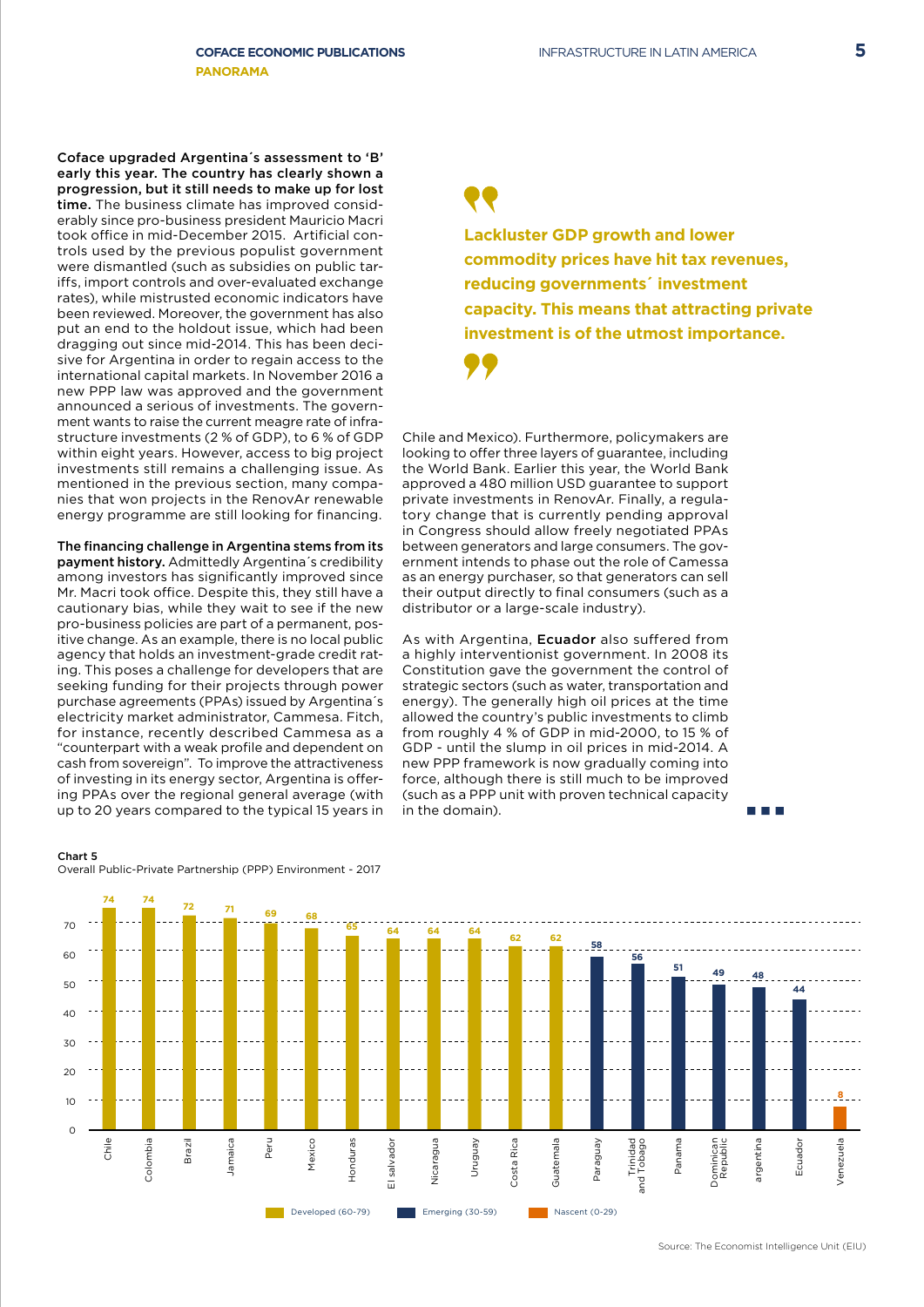According to the World Bank database, during the period of 2010-2015, most Public Private Partnerships were related to electricity and roads (chart 6). Brazil was the country which developed the highest number of projects. This outcome was already anticipated due to the country's strong representativeness in the region's GDP. In comparison, however, considering the same portfolio in terms of total amount accumulated in the period, these PPP projects were equal to 12.3 % of Brazil´s GDP in 2015 (chart 7) - similar to the percentages observed in Chile, Peru and Colombia, although far above the performances of Mexico, Peru and Ecuador.

#### Chart 6

PPP Projects by Sector (2010-2015) - Total number of Projects



Source: World Bank



Chart 7 Projects by Country (2010-2015) - Representativeness in terms of GDP

\*Values for Colombia cover the period of 2010-2016 \*\*GDP considered refers to the year of 2015

Source: World Bank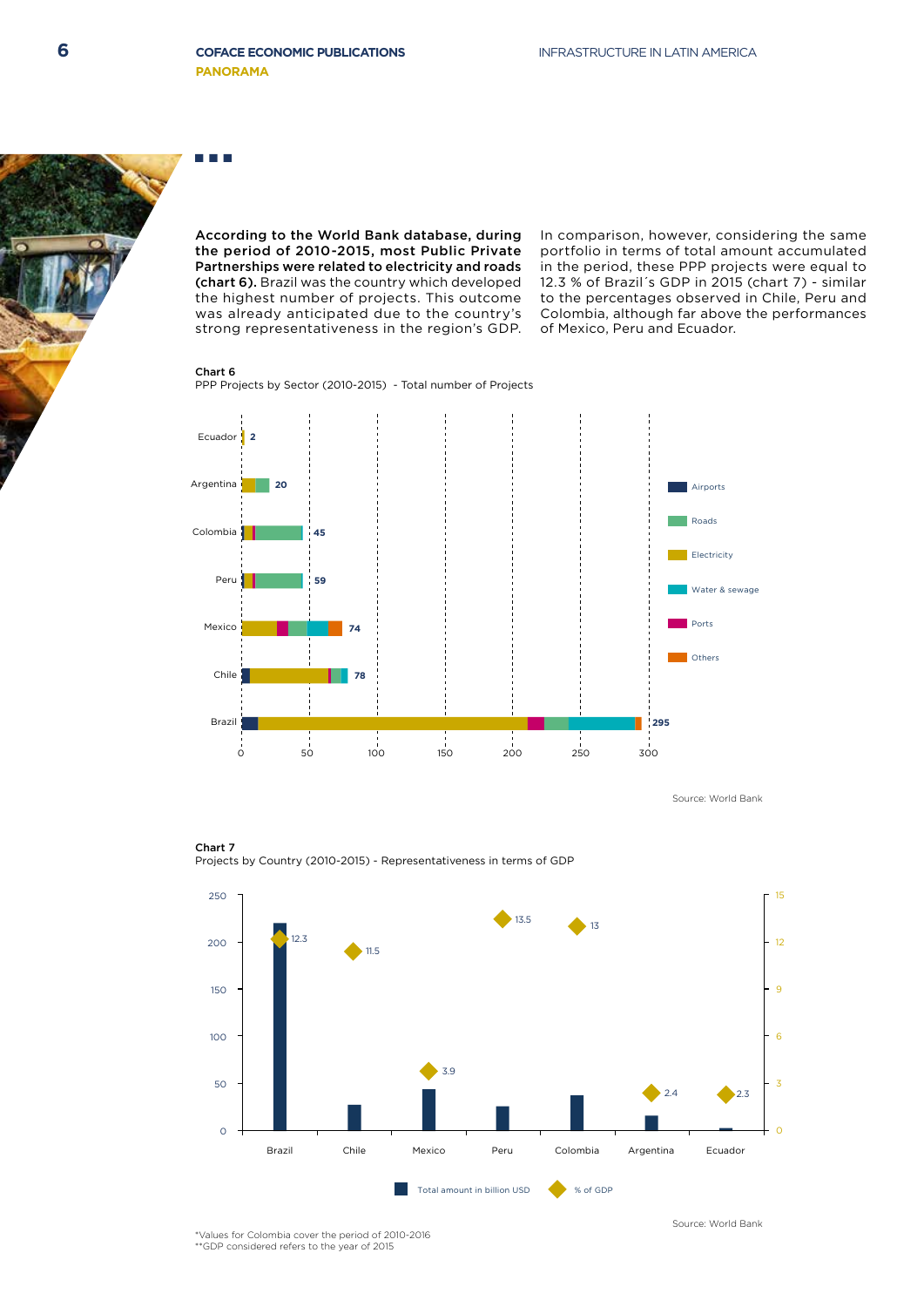# THE ROLE OF REGIONAL GOVERNMENTS<br>IN WEAK INFRASTRUCTURE

#### **Political environment undermines the attractiveness for private investors**

Public Private Partnerships show promise as a way of narrowing the region's infrastructure gap – but they are up against a weak political climate. Infrastructure works generally require long periods of investment - but the region's political environment is not exactly well-perceived and corruption scandals are unfortunately not uncommon.

The Brazilian Car Wash operation<sup>5</sup> is a recent example. The investigation initially focused on corruption scandals involving Petrobas, the state-owned oil company, and bribes paid by construction firms to the oil company's executives in return for awarding contracts at inflated prices. However, as the case unfolded, a sequence of plea bargains by the implicated executives revealed a much larger network of bribes. Corruption for personal enrichment and/or for the financing of illegal campaigns has encompassed several political parties and more astonishingly, has spread to other governments in Latin America. According to the news and based on local investigations, to ensure preference in public works projects, between 2001 and 2016, a major construction group paid some 386 million USD in bribes in nine of the region's countries in addition to Brazil (notably Guatemala, Venezuela, Ecuador, Dominican Republic, Mexico, Argentina, Colombia, Panama and Peru).

As corruption scandals lead to delays in investments and incite the mistrust of foreign investors, effective sentencing is important in order to safeguard interest in public private partnerships. The most visible case of this has been in Peru. Private investment in the country fell by 5.1% YoY during the second quarter of 2017 (after -5.6% in 1Q2017 and -6.1% in 4Q16), dragged down by the plunge in infrastructure investments. This weak performance is connected to the Car Wash corruption scandal, which was considered by analysts as the biggest in the country's history due to its political repercussions. Investments such as the southern gas pipeline, the Olmos and Chavimochic irrigation projects, and several tranches of the interoceanic highway were among the projects that ceased. Three former presidents (Alejandro Toledo 2001-2006, Alan Garcia 2006-2011 and Ollant Humala 2011-2016) are accused of having received irregular payments. Even the current president, Pedro Pablo Kuczynski, who was Minister of Economy during the Toledo government, has been heard as a witness by the investigators. While investment in the country is expected to rebound over the following quarters, scandals such as these certainly contribute negatively to the country´s image for foreign investors. The region has plenty of other similar examples.

#### **Improving the outcome of infrastructure investments**

#### In order to optimise the results achieved through investments in infrastructure, there are important aspects that need to be addressed:

• Expanding the financial tools for investments in infrastructure: The general lack of financial facilities for supporting private investment is often cited as the main hindrance for entrepreneurs in the region. Many of its countries still depend on multilateral institutions. It is therefore important to develop local bond markets and to boost infrastructure bonds and other forms of finance - such as private pension and sovereign wealth funds - that could contribute to increasing the resources needed.

• Prospecting new investors**:** There is a high level of concentration in the PPP portfolio. In many countries, such as Mexico, Peru, Colombia and Chile, PPP projects are concentrated in the hands of just a few companies. New potential investors need to be prospected, in order to increase the competition during bids and achieve more favourable agreements.

• Policymakers need to set more appealing conditions: such as attractive yields and clear regulatory framework, in order to lure the interest of private investors. Analysing the viability of each project from the perspective of investors would also be worthwhile. It could be that some projects are not of interest for the private sector, or may need some adjustments to make them more attractive.

•Improving transparency: It is important to improve the controls during all phases throughout investments. This would imply better cost control and service levels. This would help combat cases of overbilling and/or corruption in infrastructure construction projects. For example, one of the positive spillovers from the car wash operation is that companies in Latin America are expected to improve their internal rules on transparency and compliance.